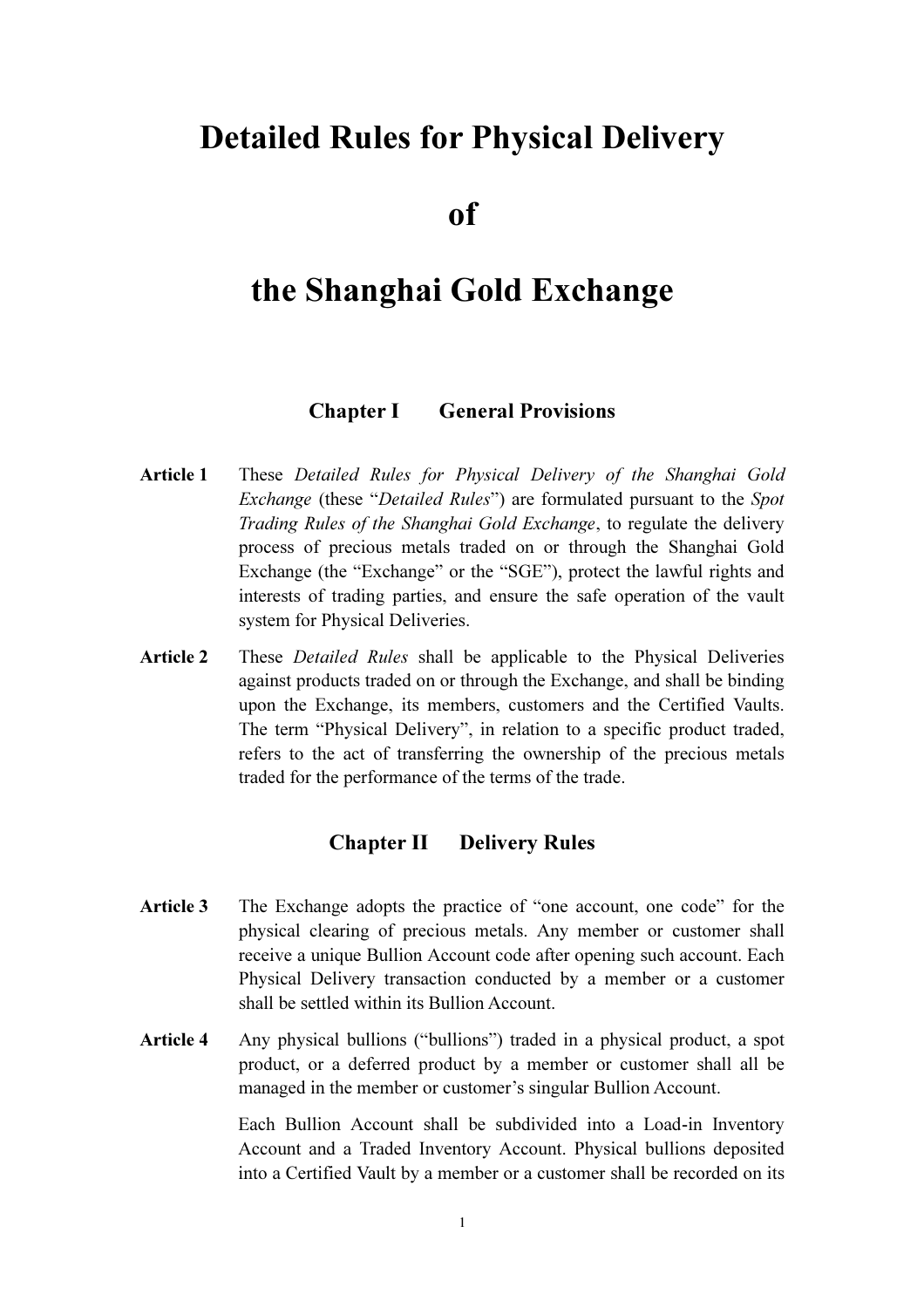Load-in Inventory Account; precious metals purchased by a member or a customer shall be recorded on its Traded Inventory Account.

 Deliverable silver bullions recorded on any Bullion Account are not to be further classified under the Load-in Inventory Account or the Traded Inventory Account.

- Article 5 Certified Vaults shall be responsible for managing the Load-in and Load-out processes for members and customers of the Exchange. Gold ingots can be deposited into and withdrawn from any Certified Vault; gold bars can be deposited into any Certified Vault, but can only be withdrawn from Certified Vaults in Shanghai, Beijing, and Shenzhen, save and except that Certified Vaults in other locations also have a stock of gold bars available for withdrawal; platinum ingots shall be deposited into and withdrawn from the same Certified Vaults in Shanghai and Shenzhen. Bullions deliverable against Ag99.9 and Ag(T+D) products shall be deposited and withdrawn in Shanghai; bullions deliverable against Ag99.99 product shall be deposited and withdrawn in Shanghai, Guangzhou, or Jiyuan (in Henan Province).
- Article 6 Any gold ingot or gold bar deliverable through the Exchange must either be a physical bullion produced in compliance with SGE quality standards SGEB1-2002 for gold ingots or SGEB2-2004 for gold bars, respectively, by an SGE Standard Gold Ingots and Bars Delivery refiner, or a standard physical bullion produced by a qualified supplier accredited by a relevant SGE-recognized international market.

 Any platinum ingot deliverable through the Exchange must be a standard physical ingot produced by a qualified platinum ingot supplier accredited either by a relevant SGE-recognized international market, or directly by the Exchange.

 Any silver ingot deliverable through the Exchange must either be a standard physical ingot produced in compliance with the National Standard GB/T4135-2002 for silver ingots by an SGE Standard Silver Ingots Delivery refiner, or a standard physical bullion produced by a qualified supplier accredited by an SGE-recognized international market.

- Article 7 The bullions that are deliverable against physical products, spot products, and deferred products are as follows:
	- for Au50g physical product: gold bars with a Standard Weight of 0.05 kg and a fineness of no lower than 999.9;
	- for Au100g physical product: gold bars with a Standard Weight of 0.1 kg and a fineness of no lower than 999.9;
	- for Au99.99 physical product: gold ingots with a Standard Weight of 1 kg and a fineness of no lower than 999.9;
	- for Au99.95 physical product: gold ingots with a Standard Weight of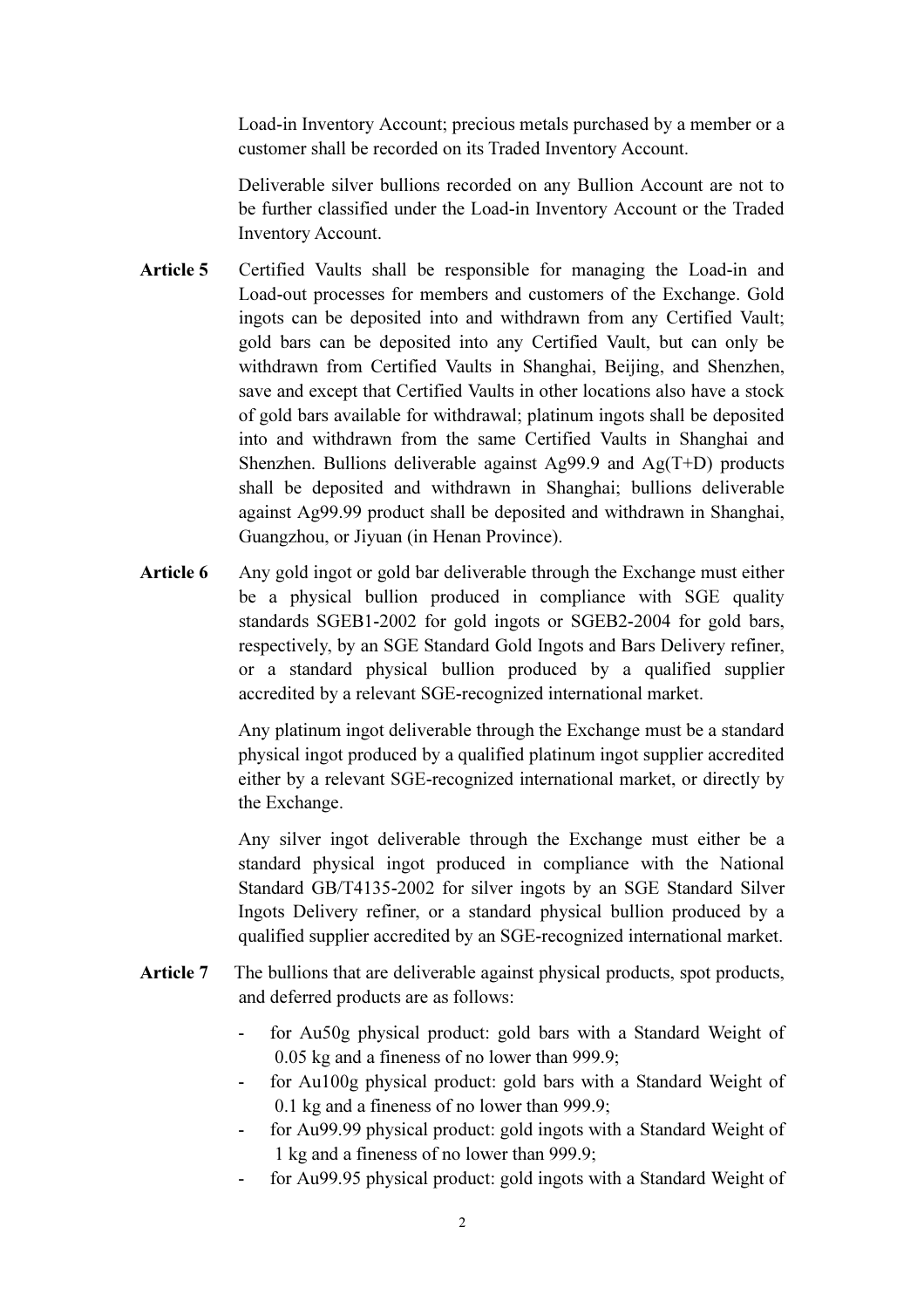3 kg and a fineness of no lower than 999.5;

- for Au99.5 physical product: gold ingots with a Standard Weight of 12.5 kg and a fineness of no lower than 995.0;
- for Pt99.95 physical product: platinum ingots with Standard Weight of 0.5 kg, 1 kg, 2 kg, 3 kg, 4 kg, 5 kg, or 6 kg and a fineness of no lower than 999.5;
- for iAu100g physical product: gold bars with a Standard Weight of 0.1 kg and a fineness of no lower than 999.9;
- for iAu99.99 physical product: gold ingots with a Standard Weight of 1 kg and a fineness of no lower than 999.9;
- for iAu99.5 physical product: gold ingots with a Standard Weight of 12.5 kg and a fineness of no lower than 995.0;
- for Au(T+D), Au(T+N1), and Au(T+N2) deferred products: gold ingots with a Standard Weight of 3 kg and a fineness of no lower than 999.5 shall be the benchmark deliverable bullions; gold ingots with a Standard Weight of 1 kg and a fineness of no lower than 999.9 may be used as the alternative deliverable bullions. For mAu(T+D) deferred product: gold ingots with a Standard Weight of 1 kg and a fineness of no lower than 999.9. The Exchange does not apply premiums or discounts to products involving alternative deliverable bullions for the time being;
- for Ag99.9 spot product: silver ingots with a Standard Weight of 15 kg and a fineness of no lower than 999.9;
- for Ag99.99 spot product and  $Ag(T+D)$  deferred product: silver ingots with a Standard Weight of 15 kg and a fineness of no lower than 999.9.

 Bullions deliverable against Au50g, Au100g, Au99.99, Au99.95, Au99.5, Pt99.95, Au(T+D), Au(T+N1), Au(T+N2), mAu (T+D), Ag99.9, Ag99.99, and  $Ag(T+D)$  products shall be physical bullions deliverable on the Main Board of the Exchange (the "Main Board"). Bullions deliverable against iAu100g, iAu99.99, and iAu99.5 products shall be physical bullions deliverable on the International Board of the Exchange (the "International Board").

 Any change to physical bullions that are deliverable against a specific type of product or any addition to the list of deliverable physical bullions against such specific type of product shall be executed in accordance with any public announcements issued by the Exchange.

- Article 8 Neither a corporate customer without the general taxpayer status nor an individual is allowed to participate in the Physical Delivery of silver ingots or bars.
- Article 9 The Exchange will carry out Physical Delivery against trades in the following order: (1) trades in physical products, (2) trades in spot products, and (3) trades in deferred products. Furthermore, the order of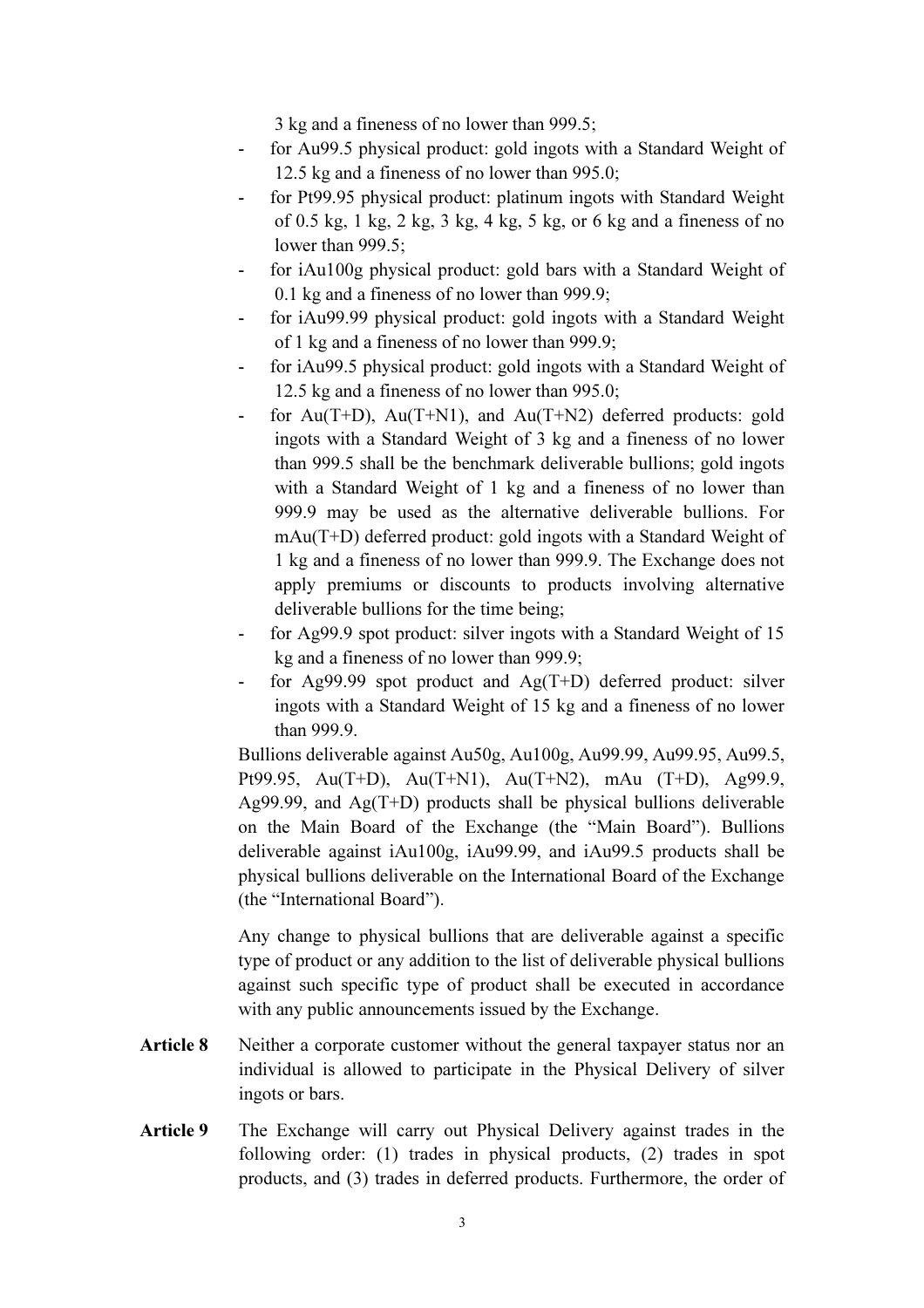Physical Delivery of gold ingots or gold bars on deferred products shall be: (1) Au(T+D), (2) Au(T+N1), (3) Au(T+N2), and (4) mAu(T+D).

Article 10 For any trade in a specific physical gold or platinum product entered into by a member or customer, the Physical Delivery shall take place when the trade is executed, the amount to be delivered shall be the traded volume agreed upon by the buyer and the seller. For any trade in a spot silver product entered into by a member or customer on a specific day, with T+0 denoting the date on which the trade is executed, the time of Physical Delivery shall be when the Exchange conducts its end-of-day clearing on T+2; the amount due for delivery shall be the 'net' volume traded on T+0. For any deferred product traded by a member or customer, the delivery time shall be when the Exchange conducts its end-of-day clearing on the day of the tender for delivery, and the amount due for delivery shall be the portion of tendered volume matched by the Exchange.

> The minimum delivery amount for any physical gold or platinum product or any spot silver product shall be one lot, and any Physical Delivery on such a product shall be in integral multiples of one lot. The minimum delivery amount for any silver deferred product shall be 15 lots, and any Physical Delivery on such a product shall be in integral multiples of 15 lots.

- Article 11 Any buying member or buying customer that participates in the Physical Delivery against a spot product or a deferred product shall ensure the adequacy of funds on its currency account. If, at 30 minutes prior to close of the trading hours, the customer's available funds are insufficient to cover the payment for the traded volume, then its carrying member shall fill out a buyer default notice and this trade shall be addressed pursuant to the provisions governing delivery defaults. The seller shall ensure the adequacy of precious metals on its Bullion Account. Failure to meet the foregoing requirement shall constitute an event of delivery default.
- Article 12 In the event of a unilateral delivery default, the Exchange will collect a penalty from the defaulting party of an amount that is calculated by applying a penalty rate to the amount of funds or physical bullions in default, paying a compensation to the non-defaulting party equaling such penalty and, at the same time, terminate the Physical Delivery process. Such penalty rate shall be as per the Exchange's announcement.
- Article 13 In the event of a bilateral delivery default, the Exchange will collect a penalty from each of the defaulting parties of an amount that is calculated by applying a penalty rate to the amount of funds or precious metals in default of each of the defaulting parties, transfer the penalties into its Risk Management Fund and, at the same time, terminate the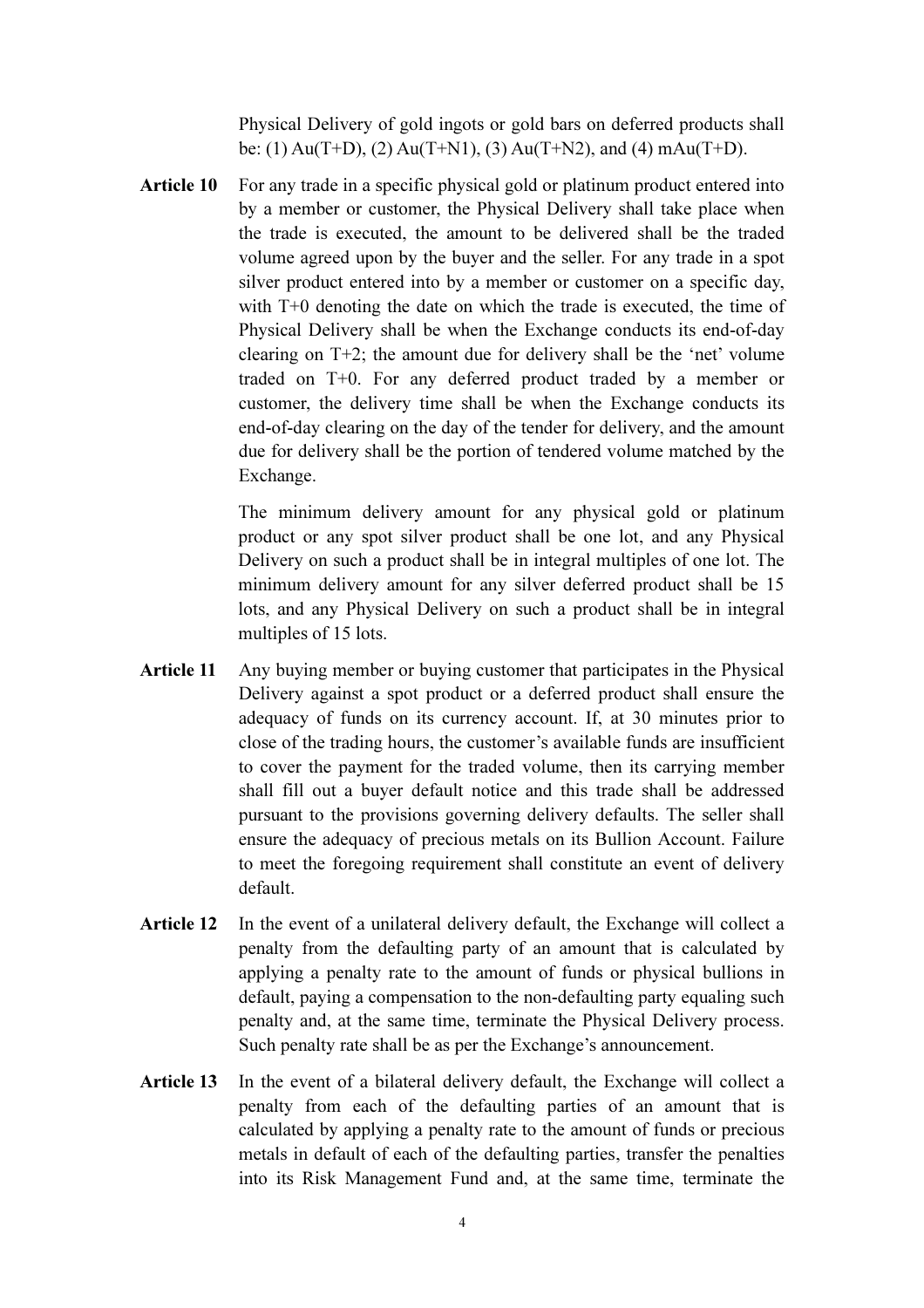Physical Delivery process. Such penalty rate shall be as per the Exchange's announcement.

- Article 14 For any Physical Delivery against spot silver products, the Exchange shall perform trades matching in the order of the products' execution time; for any Physical Delivery against deferred products, the Exchange shall perform trades matching in the order of the submission time of tender for delivery.
- Article 15 Each member or customer shall promptly query and verify its "inventory" statement" after the end-of-day physical clearing is completed by the Exchange on each trading day. Any member or customer that intends to challenge the statement shall file a written objection to the Exchange before the market opens on the following trading day. The inventory statement shall be deemed as accurate if the member or customer does not file such objection within the aforementioned time frame.
- Article 16 During Physical Delivery, the Exchange shall deduct the amount of precious metals sold by a member or customer first from its Traded Inventory Account and then from its Load-in Inventory Account on a trade-by-trade basis in accordance with the order by which each trade was executed. In the event that the member or customer has multiple Load-in Inventory Accounts with precious metals in deposit, the amount of precious metals sold by the member or customer shall be deducted first from the Load-in Inventory Account featuring the lowest stock, then from the Load-in Inventory Account featuring the second lowest stock, etc., until the entire amount is cleared.
- Article 17 For trades involving silver ingots, the Exchange's system shall deduct the amount of silver ingots sold from the selling member or its customer's inventory in the ascending order of the ingots' serial numbers, and shall allocate them first to any buying member or its customer whose purchase order is a closer match to the volume sold, has a higher volume, and was executed earlier.
- Article 18 A member or customer trading in a physical gold or platinum product may request to withdraw the gold or platinum bullions as soon as the trade is executed. A member or customer trading in a spot product or a deferred product may request to withdraw the physical bullions after the end-of-day physical clearing is completed by the Exchange. The Exchange will not process any withdrawal request pending the completion of its end-of-day physical clearing cycle.
- Article 19 Each member shall choose between Withdrawal of Traded Inventory, Withdrawal of Load-in Inventory, or Partial Withdrawal of Traded Inventory based on its needs when filling out an SGE Notice of Take-delivery for gold ingots, gold bars, or platinum ingots. The term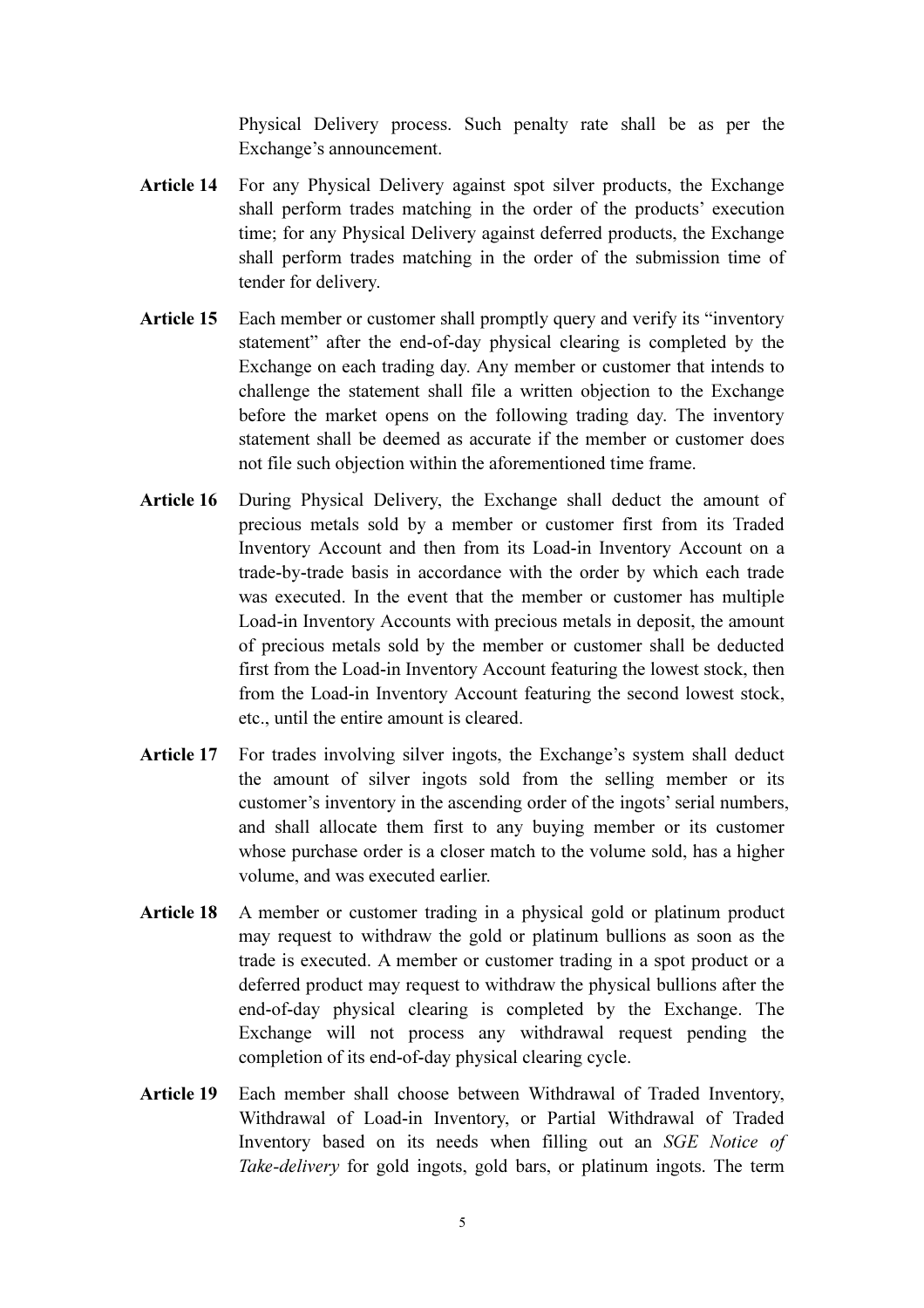"Withdrawal of Load-in Inventory" refers to the withdrawal of physical bullions by a member or customer wholly from those under its Load-in Inventory Account. The term "Withdrawal of Traded Inventory" refers to the withdrawal of precious metals by a member or customer wholly from those under its Traded Inventory Account. The term "Partial Withdrawal of Traded Inventory" refers to the withdrawal of precious metals by a member or customer in part from those under its Load-in Inventory Account and in part from those under its Traded Inventory Account. A member that wishes to submit an SGE Notice of Take-delivery for silver ingots shall specify the serial numbers of the ingots to be withdrawn.

- Article 20 Any member or customer that intends to withdraw bullions from its Load-in Inventory Account shall only be able to make such a withdrawal from the Certified Vault where its bullions stock was originally deposited. In consideration of the fact that Certified Vaults do not keep track of the original depositor (either member or customer) of the bullions in its possession, any Differential Weight between the bullions withdrawn by a member or customer through Withdrawal of Load-in Inventory and those originally deposited by such member of customer shall be settled in the Second Clearing.
- Article 21 The minimum amount of bullions to be withdrawn in a single transaction shall be:
	- for gold ingots with a Standard Weight of 1 kg, 1 kg,;
	- for gold ingots with a Standard Weight of 3 kg, 3 kg;
	- for gold ingots with a Standard Weight of 12.5 kg, 12.5 kg;
	- for gold bars with a Standard Weight of 0.05 kg, 0.05kg;
	- for gold bars with a Standard Weight of  $0.1 \text{ kg}$ ,  $0.1 \text{ kg}$ ; and
	- for silver ingots with a Standard Weight of 15 kg, 15kg.

 The amount of bullions tendered for withdrawal in any transaction shall be integral multiples of the minimum withdrawal size specified above.

 The minimum amount of platinum ingots to be withdrawn in a single transaction shall be 3 kg, and the actual amount to be withdrawn should be in integral multiples of 1 kg. In the event that the weight of platinum ingots a member requests to withdraw cannot be readily fulfilled by the combined weight of a single variant of the stock of platinum ingots available at a Certified Vault, the discrepancy shall be reconciled by revising the SGE Notice of Take-delivery, or by drawing upon the stock of platinum ingots of other Standard Weights available at the Certified Vault until the difference between the weights is eliminated.

 The Exchange shall only provide whole bars or ingots for withdrawal, and will not offer to cut or exchange any bars or ingots.

Article 22 If a Certified Vault has a sufficient amount of bullions in stock for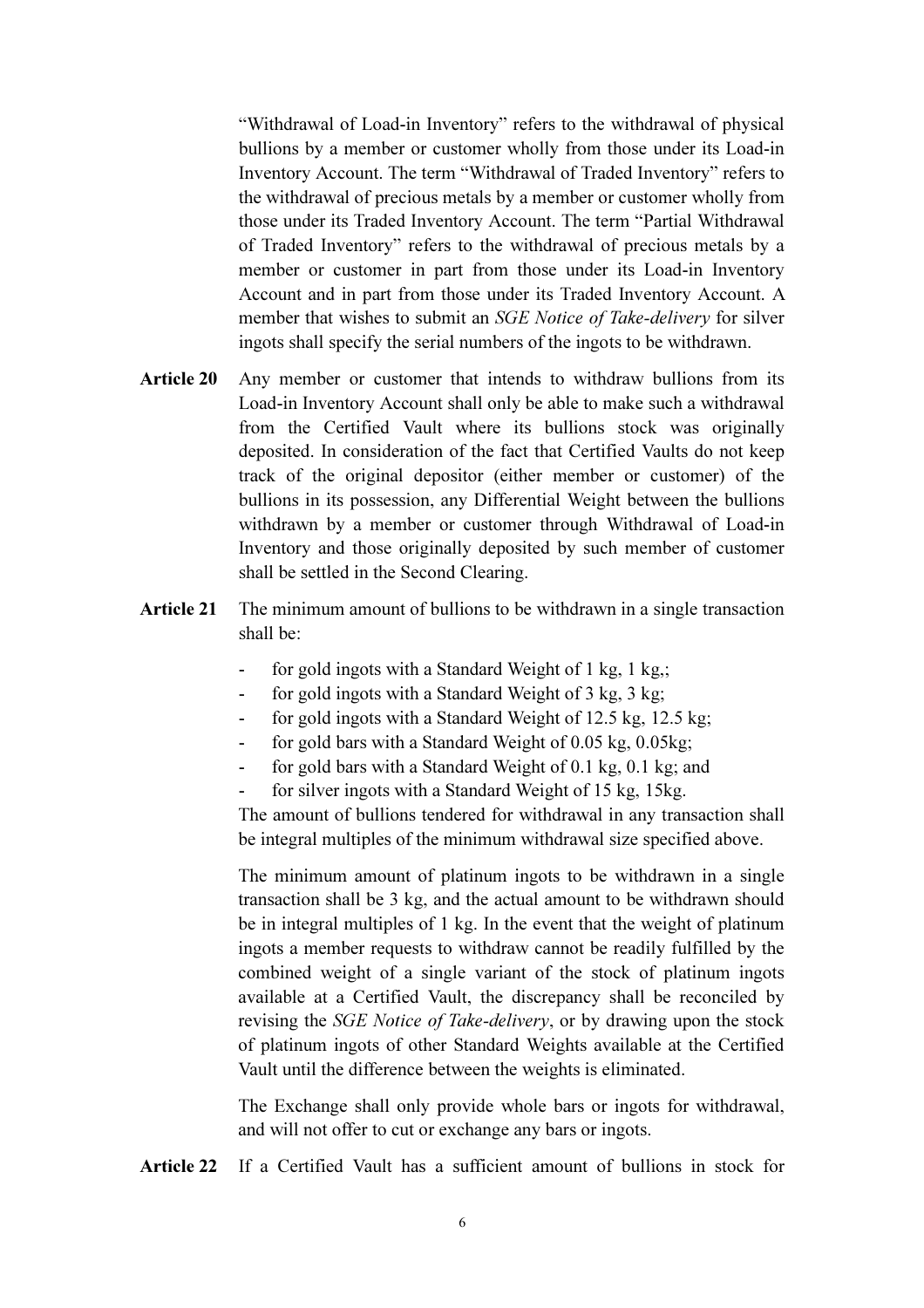withdrawal, then the bullions may be withdrawn on the same day the withdrawal request is tendered. If the Certified Vault does not have a sufficient stock to fill the withdrawal request on the day of its tender, and the bullions so requested are those for which the Exchange has the responsibility to centralize the inter-Vault transfer and distribution, then they may be withdrawn within 3 business days and no more than 5 business days at the latest after the tendering date of the withdrawal request. A request to withdraw bullions for which the Exchange has no responsibility to centralize the inter-Vault transfer and distribution shall be filled by having the buying member to either choose another delivery venue by tendering a new SGE Notice of Take-delivery, or negotiate with the selling member through the Exchange.

- Article 23 Any gold bullion withdrawn by a member or customer shall not be loaded into any Certified Vault in the future.
- Article 24 Any member or customer who has entered into a trade in Ag99.99 spot product shall tender a Notice of Intent on Delivery Venue to indicate its desired location for delivery taking before the Physical Delivery takes place. The member or customer shall withdraw the bullions from Shanghai if it fails to tender the Notice of Intent on Delivery Venue.

### Chapter III Management of Load-ins

- Article 25 The term "Load-in" refers to the act of storing physical bullions by a member or customer into an SGE's Certified Vault.
- Article 26 Any SGE Standard Gold Ingots and Bars Delivery refiner and any entity engaged in the importation of gold ingots, gold bars and platinum ingots shall file with the Exchange an SGE Registration Form of Designated Deposit Persons for recordkeeping and identification of its depositors, and promptly inform the Exchange of any change in such depositors.
- Article 27 Any member or customer that wishes to deposit physical bullions into a Certified Vault shall inform the Certified Vault of the relevant information on the bullions to be deposited at least 1 business day prior to the Deposit day. In the event that the physical bullions are caught in transit and cannot be deposited into the Certified Vault during its business hours on the specified Deposit day, the member or customer shall promptly contact the Exchange and the Certified Vault to formulate a solution that ensures the security of the bullions.
- Article 28 The Load-in procedures for gold ingots, gold bars and platinum ingots shall be handled by a Designated Deposit Person registered with the Exchange. To complete the Load-in procedures, each member or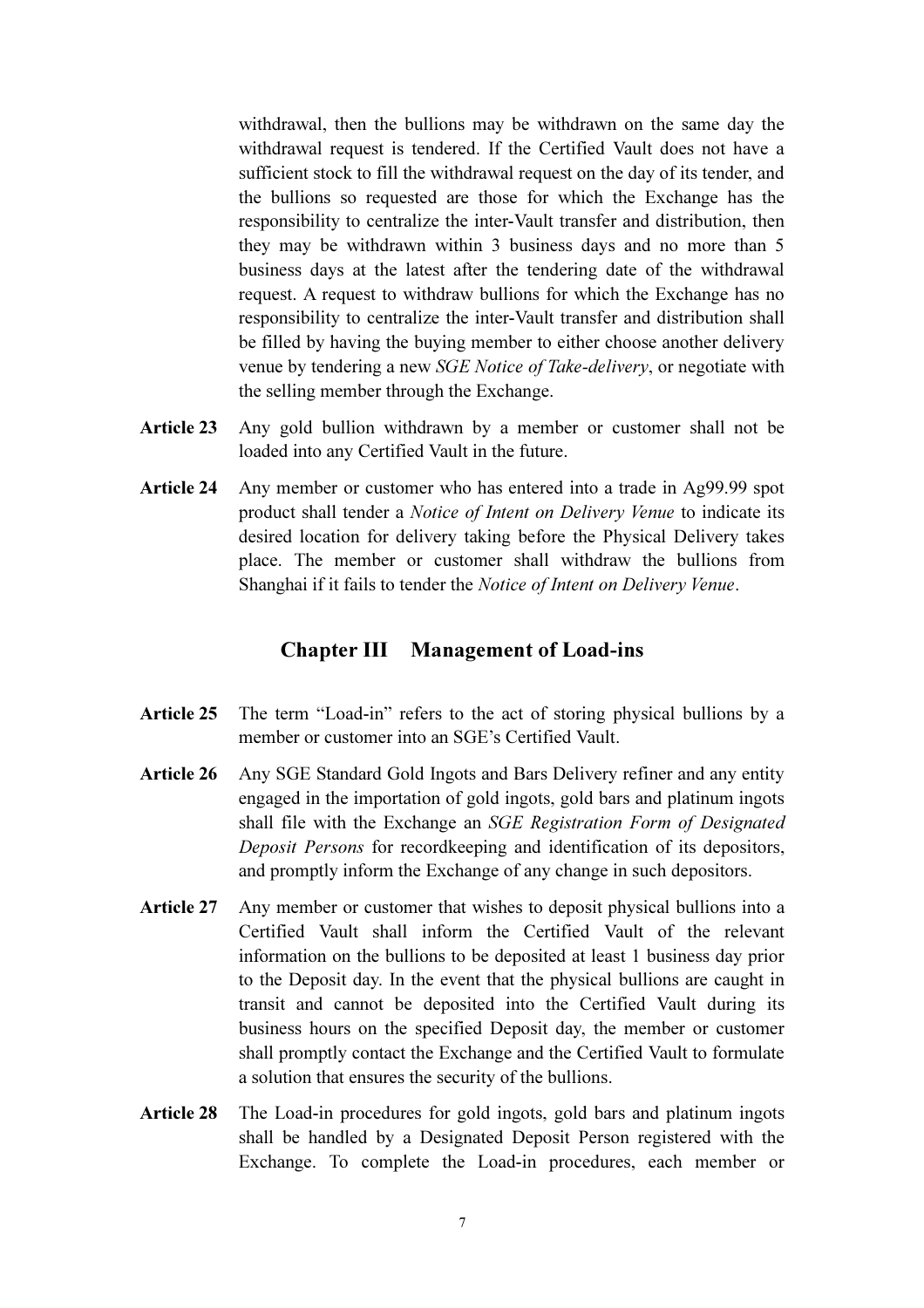customer shall provide: an SGE Notice of Load-in (with 3 original copies stamped with the depositing member's business transaction seal or, for an International Member, 3 original copies affixed with its principal's signatures), USB-KEY (not required for International Members or International Customers), valid ID of the Designated Deposit Person registered with the Exchange, and a certificate of quality and a packing list for the physical bullions to be deposited. In the absence of the "certificate of quality" in relation to any imported bullions, a detailed account and a packing list of the bullions shall be provided instead.

Article 29 Each Certified Vault shall be responsible for verifying the Gross Weight of the physical bullions to be deposited by each member or customer. The Certified Vault shall accept a physical bullion if the difference between its Gross Weight (as measured by the Certified Vault) and the weight indicated on its certificate of quality falls within the acceptable range specified by the Exchange, and shall use the weight indicated on the certificate of quality for settlement purposes. The Certified Vault shall reject the deposit in the event that the difference between the two weights falls outside of the acceptable range, and shall complete a "Problem Report" that is to be submitted to the Exchange after it is agreed upon and signed by both the Certified Vault and the depositing member.

> The following shall be the ranges of acceptable weight differences for various types of physical bullions at Load-in:

- for gold bars:  $\pm 0.05$  g (inclusive);
- for gold ingots:  $\pm 0.1$  g (inclusive);
- for platinum ingots:  $\pm 0.2$  g (inclusive); and
- for silver ingots:  $\pm 1$  g (inclusive).
- Article 30 Any member or customer that wishes to Load-in physical bullions at a Certified Vault shall pay a Load-in Fee at the time of their Load-in, and the Certified Vault shall stamp its receipt seal on the second slip of the SGE Notice of Load-in and return it as the Load-in receipt. The member may inquire about the real-time status of its inventory.
- Article 31 A Domestic Member or Domestic Customer may deposit physical bullions deliverable on the Main Board into a Main Board Certified Vault ("MB Certified Vault" for short); the member or customer is not permitted to deposit physical bullions deliverable on the International Board into any MB Certified Vault, nor may the member or customer deposit any physical bullions into any International Board Certified Vault ("IB Certified Vault" for short).
- Article 32 An International Member or International Customer who has obtained an approval from the Exchange may deposit physical bullions deliverable on the International Board into an IB Certified Vault. Furthermore, an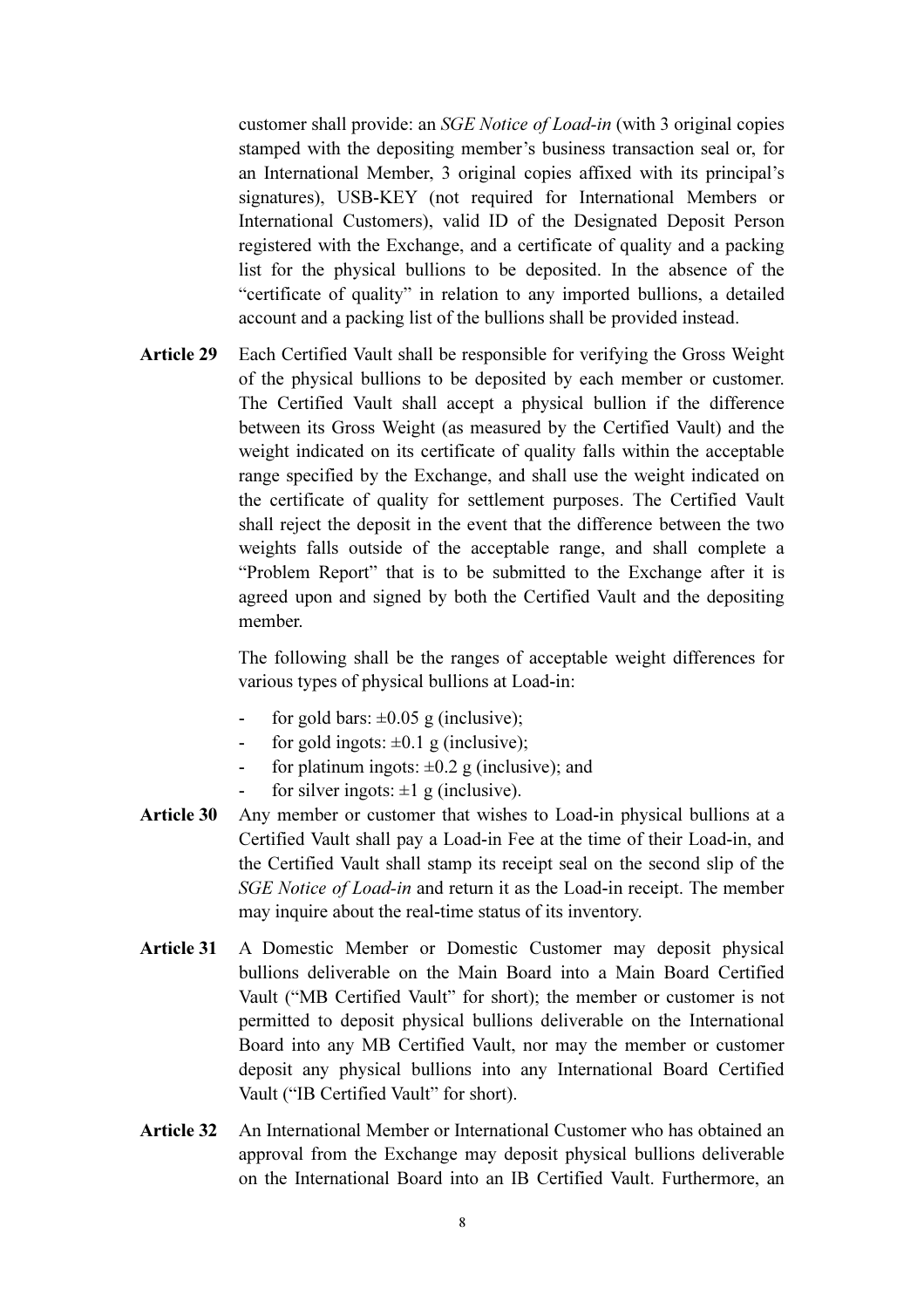International Member or International Customer who has obtained an approval may deposit, within its permitted quota, physical bullions deliverable on the Main Board into an IB Certified Vault. An International Member or International Customer is not permitted to deposit bullions into an MB Certified Vault.

#### Chapter IV Management of Load-outs

- Article 33 The term "Load-out" refers to the withdrawal of appropriate physical bullions by a member from a Certified Vault.
- Article 34 Any member or its customer that intends to withdraw physical bullions shall have the member complete a SGE Notice of Take-delivery, and specify on the Notice the person it has designated to withdraw the physical bullions, the Certified Vault from which the physical bullions are to be withdrawn, and other pertinent information. The member shall also key in its password for withdrawal (10 characters or less set by the member itself). An SGE Notice of Take-delivery shall remain valid for 5 business days after its submission date.
- Article 35 Any SGE Notice of Take-delivery may be cancelled. If a member submitted an *SGE Notice of Take-delivery* but fails to withdraw the physical bullions within the valid withdrawal period specified by the Exchange, the Exchange's system will automatically cancel the Notice of Take-delivery when the Exchange conducts its end-of-day physical clearing on the business day immediately following the expiration date of the SGE Notice of Take-delivery.
- Article 36 Each Domestic Member and Domestic Customer may withdraw physical bullions deliverable on the Main Board from an MB Certified Vault, but is not permitted to withdraw physical bullions deliverable on the International Board from an MB Certified Vault. Except for those members and customers qualified to import and export gold, no Domestic Member or Domestic Customer is permitted to withdraw bullions from an IB Certified Vault. Any Domestic Member or Domestic Customer that has gold import and export qualifications may withdraw physical bullions deliverable on the International Board from an IB Certified Vault.
- Article 37 Each International Member and International Customer may withdraw physical bullions deliverable on the International Board from an IB Certified Vault, but is not permitted to withdraw bullions from an MB Certified Vault. An International Member or International Customer that has obtained an approval may, through a Withdrawal of Load-in Inventory, withdraw physical bullions deliverable on the Main Board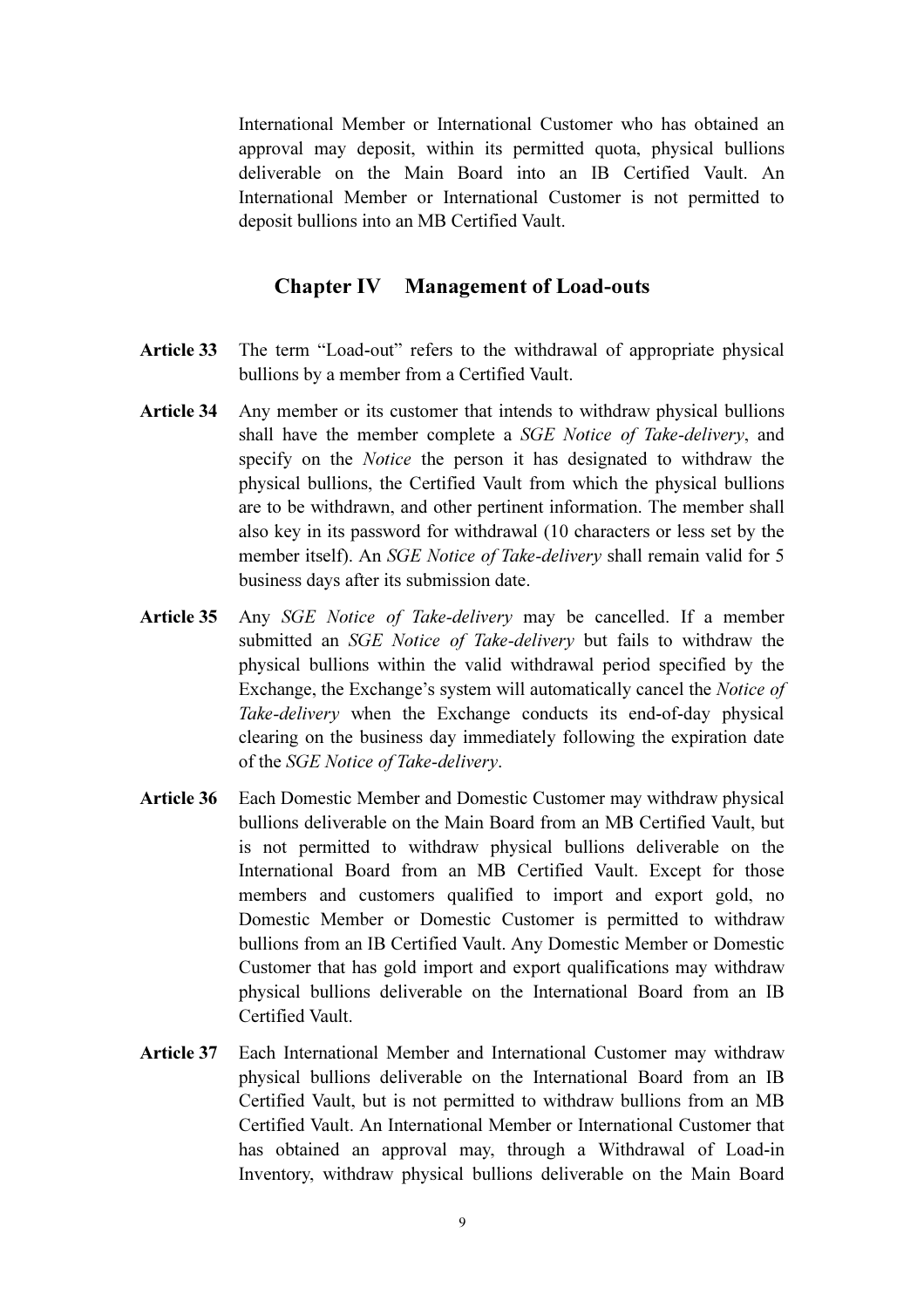from an IB Certified Vault.

- Article 38 Any member or customer that has withdrawn bullions from an IB Certified Vault shall report to the Exchange and the Customs the destinations for such bullions. The member or the customer is not required to file any report if it has withdrawn the bullions from an MB Certified Vault.
- Article 39 Each member shall provide the following materials at Load-out: an SGE Notice of Load-out (with 3 original copies stamped with the member's business transaction seal or, for an International Member, 3 original copies affixed with its principal's signatures), an SGE Notice of Take-delivery, USB-KEY (not required for International Members or International Customers), and the valid ID of the person designated to withdraw the physical bullions.
- Article 40 To complete the Load-out procedures, a member shall enter its USB-KEY password, withdrawal password, and pay a Load-out Fee. The Certified Vault shall stamp its payment receipt seal on the second slip of the *SGE Notice of Load-out* and return it as the shipment receipt.
- Article 41 Each member shall verify the Gross Weight of any physical bullion it withdraws from a Certified Vault. The member shall accept a physical bullion if the difference between the bullion's Gross Weight (as measured by the member) and the weight indicated on its certificate of quality falls within the acceptable range specified by the Exchange; in this case, the Exchange shall use the weight indicated on the certificate of quality for settlement purposes. In the event that the difference between the two weights falls outside of the acceptable range, the member shall reject the physical bullion, and the Certified Vault shall complete a "Problem Report" that is to be submitted to the Exchange after it is agreed upon and signed by both the Certified Vault and the withdrawing member.

 The ranges of acceptable weight differences in connection with a Load-out shall be the same as those in connection with a Load-in.

Article 42 The Exchange shall provide standard templates for the SGE Notice of Load-in and the SGE Notice of Load-out. A member may either print out the forms it downloads from the Exchange's website or make and print its own forms in the same format as the standard templates.

# Chapter V Fees

Article 43 "Inventory Fee" refers to the charge accrued on bullions placed under the care of any of the Certified Vaults. All the Exchange's Certified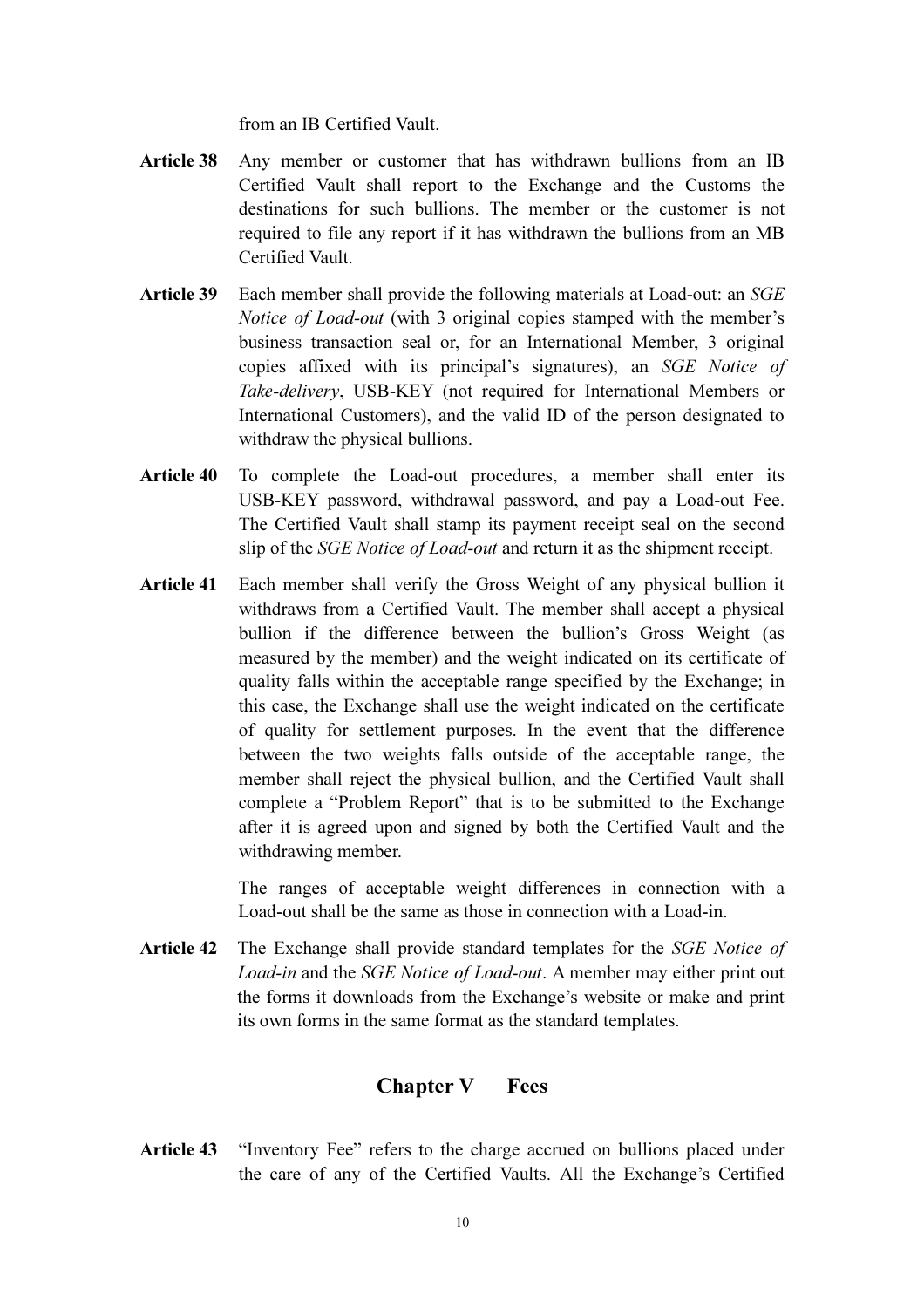Vaults shall share a uniform rate for Inventory Fee. In relation to any particular bullion, the weight used for clearing purposes shall be such bullion's Standard Weight.

- Article 44 The Exchange shall collect Inventory Fee from members and customers on behalf of the Certified Vaults and pay such Inventory Fee to the Certified Vaults on behalf of members and customers. Inventory Fee shall be settled on the  $25<sup>th</sup>$  day of every month. In the event that such a day falls on a public holiday, the Inventory Fee shall be settled on the nearest business day before the public holiday period. The Exchange shall collect Inventory Fee from every member and customer on the settlement day, and shall post said fees to all Certified Vaults at a pre-set time.
- Article 45 The Inventory Fee shall be calculated as follows:

 Inventory Fee for Load-in Inventory = base number for Load-in Inventory  $\times$  the rate for Inventory Fee;

 Inventory Fee for Traded Inventory = base number for Traded Inventory  $\times$  the rate for Inventory Fee;

 Inventory Fee on the day of the physical bullions' Load-out = amount of physical bullions for Load-out  $\times$  the rate for Inventory Fee.

Article 46 The base number shall be calculated as follows:

Purchasing precious metals through the Exchange:

base number for Traded Inventory

= previous base number for Traded Inventory

+ amount purchased  $\times$  (Days in Storage – 1);

Selling Traded Inventory through the Exchange:

base number for Traded Inventory

= previous base number for Traded Inventory

– amount sold  $\times$  (Days in Storage – 1):

Withdrawal of Traded Inventory:

base number for Traded Inventory

= previous base number for Traded Inventory – amount withdrawn through Withdrawal of Traded Inventory  $\times$  (Days in Storage  $-1$ );

Depositing physical bullions:

base number for Load-in Inventory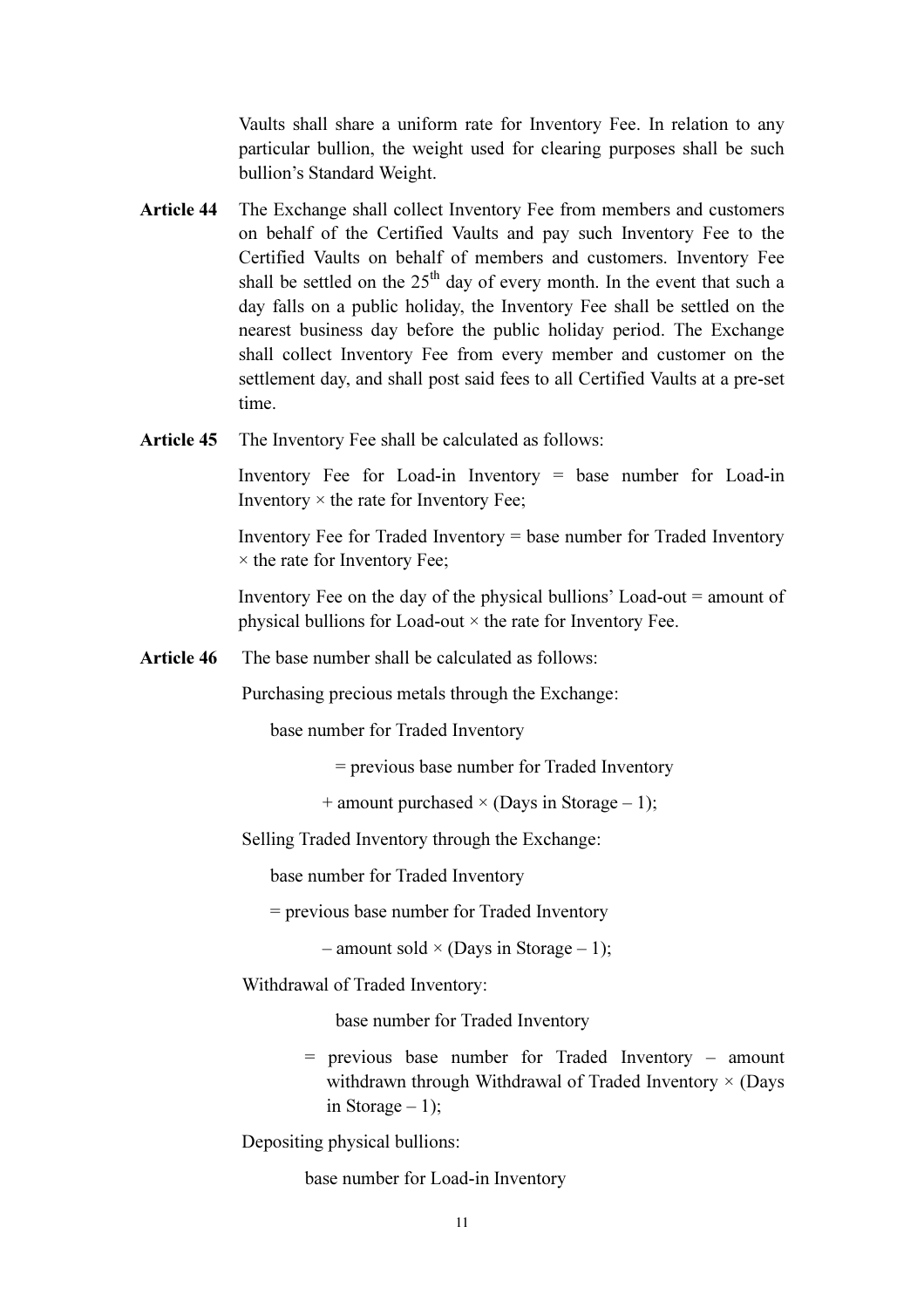- = previous base number for Load-in Inventory
	- $+$  amount deposited  $\times$  Days in Storage;

Withdrawal of Load-in Inventory:

base number for Load-in Inventory

= previous base number for Load-in Inventory – amount withdrawn through Withdrawal of Load-in Inventory  $\times$  Days in Storage;

Selling Load-in Inventory:

base number for Load-in Inventory

= previous base number for Load-in Inventory

– amount sold  $\times$  (Days in Storage – 1);

 The base number for other transactions such as the establishment and cancellation of a pledge, disposition of pledged bullions, and leasing or transfer of bullions shall be calculated in reference to the formulas for purchasing and selling Load-in Inventory and Traded Inventory. For the calculation of base numbers for these other transactions, one month shall equate to 30 days irrespective of the actual number of days in any specific calendar month; and one year shall equate to 360 days.

Article 47 Days in Storage shall be calculated as follows:

- 1. If the transaction date falls between the first day of the current month and the settlement date: Days in Storage = settlement date – transaction date  $+1$
- 2. If the transaction date falls between the first day immediately after the settlement date of the previous month and the last day of that month:

Days in Storage = number of days factored in the calculation of base numbers for each month – (transaction date – settlement  $date$ ) + 1

- Article 48 "Transportation and Insurance Fees" refers to the charges incurred as the Exchange performs centralized inter-Vault transfer and distribution of precious metals. The Exchange shall be responsible for the centralized inter-Vault transfer and distribution of gold ingots, gold bars, and Ag99.99 silver ingots. Transportation and Insurance Fees for gold ingots, 100-gram gold bars, and Ag99.99 silver ingots shall be borne by both the buyer and the seller; Transportation and Insurance Fees for 50-gram gold bars shall be borne by the seller.
- Article 49 The Transportation and Insurance Fees for gold ingots and gold bars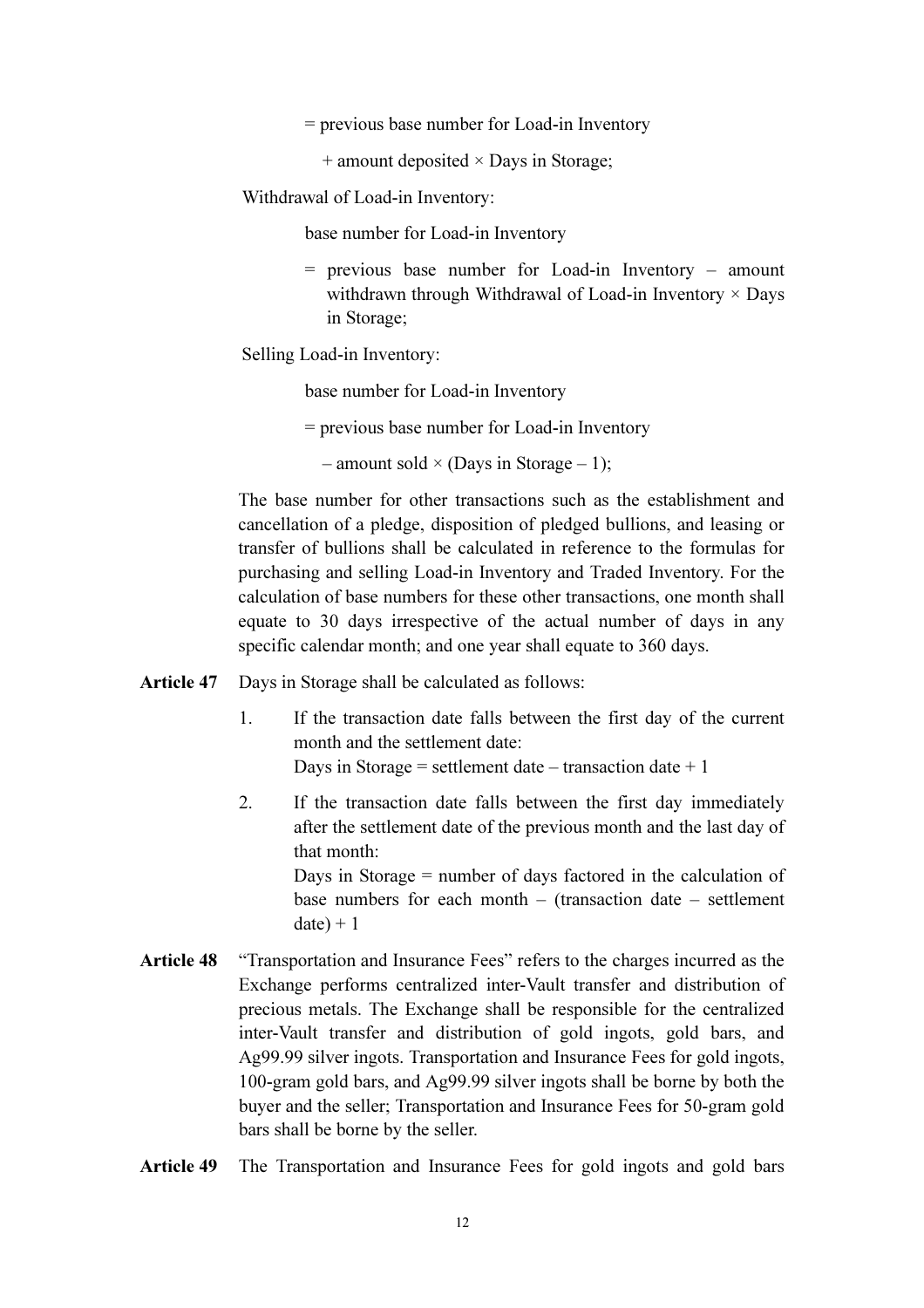shall be calculated on the following dates of significance: date of delivery for any bullions sold by a member or customer from its Load-in Inventory under its Bullion Account; date of Withdrawal of Traded Inventory by a buying member or customer from its Bullion Account; date of cancellation of the request for Withdrawal of Traded Inventory that was submitted by a member or customer on the previous day; date of automated cancellation of a request for Withdrawal of Traded Inventory by the Exchange's systems. The Transportation and Insurance Fees for Ag99.99 silver ingots shall be calculated on the date of their Physical Delivery.

- Article 50 Transportation and Insurance Fees for gold ingots and bars shall be calculated as: the Transportation and Insurance Fee  $=$  rate of Transportation and Insurance Fee  $\times$  Standard Weight of the gold bullion. Transportation and Insurance Fees for Ag99.99 silver ingots shall be calculated as: the Transportation and Insurance Fee = rate of Transportation and Insurance Fee × amount of silver ingots delivered.
- Article 51 In the event that a request for Withdrawal of Traded Inventory is canceled on the day of its submission and that the precious metals covered by the request are those for which the Exchange is responsible for the centralized inter-Vault transfer and distribution, then the Exchange shall not levy any Transportation and Insurance Fee; in the event that the request for Withdrawal of Traded Inventory is canceled on any day later than the date of its submission, or that the request is cancelled by the Exchange's system through an automated operation upon expiry of the request, then the Exchange shall levy a Transportation and Insurance Fee on the portion of the bullions to be withdrawn through Withdrawal of Traded Inventory. Withdrawal of Load-in Inventory by a member or customer shall not be subject to any Transportation and Insurance Fee.
- Article 52 Each member or customer depositing physical bullions into or withdrawing physical bullions from a Certified Vault shall be liable for paying a Load-in Fee or Load-out Fee directly to the Certified Vault.
- Article 53 "Delivery Fee" refers to the fee for organizing deliveries that is payable to the Exchange by any member or customer involved in deliveries of physical bullions. The Delivery Fee shall be calculated as: Delivery Fee  $=$  rate of Delivery Fee  $\times$  Standard Weight of the physical bullions delivered.
- Article 54 The rates for Inventory Fees, Transportation and Insurance Fees, Load-in Fees, Load-out Fees, and Delivery Fees are tabulated under the Detailed Fee Schedule for Deliveries of the Shanghai Gold Exchange (Annex 1). Any adjustment to these fees and charges shall be executed in accordance with any public announcements issued by the Exchange.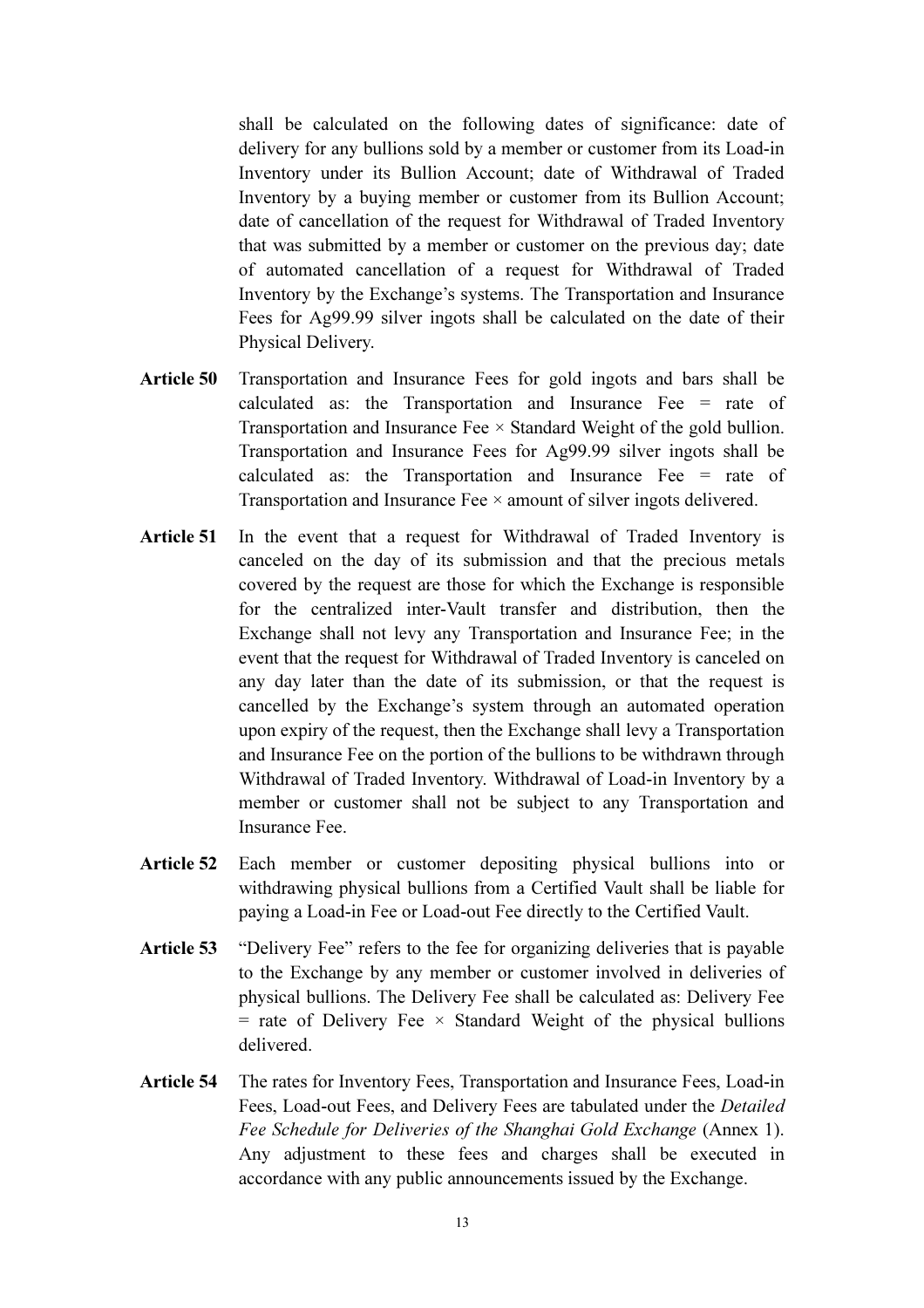#### Chapter VI Second Clearing

Article 55 The term "Second Clearing" refers to the process wherein the Exchange clears funds for a second round to account for Differential Weights of the traded precious metals. The term "Differential Weight", in respect of any specific physical bullion, refers to the difference between the specific physical bullion's Standard Weight and its Fine Weight.

> The Fine Weight of a specific gold ingot refers to the Pure Weight of a standard gold ingot of the same specifications as such specific gold ingot; the Fine Weight of a specific gold bar, a specific silver ingot, or a specific platinum ingot refers to the scale weight of a standard ingot or bar of the same specifications as such specific gold bar, silver ingot, or platinum ingot. The Standard Weight of any specific physical bullion refers to the nominal weight of a standard bar or ingot of the same specifications as such specific physical bullion.

- Article 56 The Exchange adopts two types of Second Clearing, which are Load-in Clearing and Load-out Clearing. The clearing order for Deposit Clearing shall be: (1) trades in physical products, (2) trades in spot products, and (3) trades in deferred products.
- Article 57 The Load-in Differential Weight computed during the delivery of gold ingots or platinum ingots that are being sold by a member or customer shall be calculated thusly: take the total Load-in Differential Weight on the member or customer's account that has not yet been cleared, then prorate it between the amount of precious metals the member or customer is selling (and to be deducted from its Load-in Inventory Account) and the total amount of precious metals (of the same specifications as the ones the member or customer is selling) on its Load-in Inventory Account before the deduction took place. The Load-out Differential Weight shall be equal to the actual Differential Weight as measured during the Load-out process, and this calculation method shall apply to both Withdrawal of Traded Inventory and Withdrawal of Load-in Inventory requested by a member or customer. For silver ingots, the Differential Weight shall equal to the actual surpluses or shortfalls in weight as measured upon actual delivery taking and making by the buyer and the seller respectively.
- Article 58 The Differential Weight shall be calculated as:

 Load-in Differential Weight for deposited gold ingots or platinum ingots = (the amount of precious metals sold and so deducted from Load-in Inventory  $\div$  the total amount of precious metals of the same specifications before the deduction took place)  $\times$  the total Load-in Differential Weight that has not yet been cleared;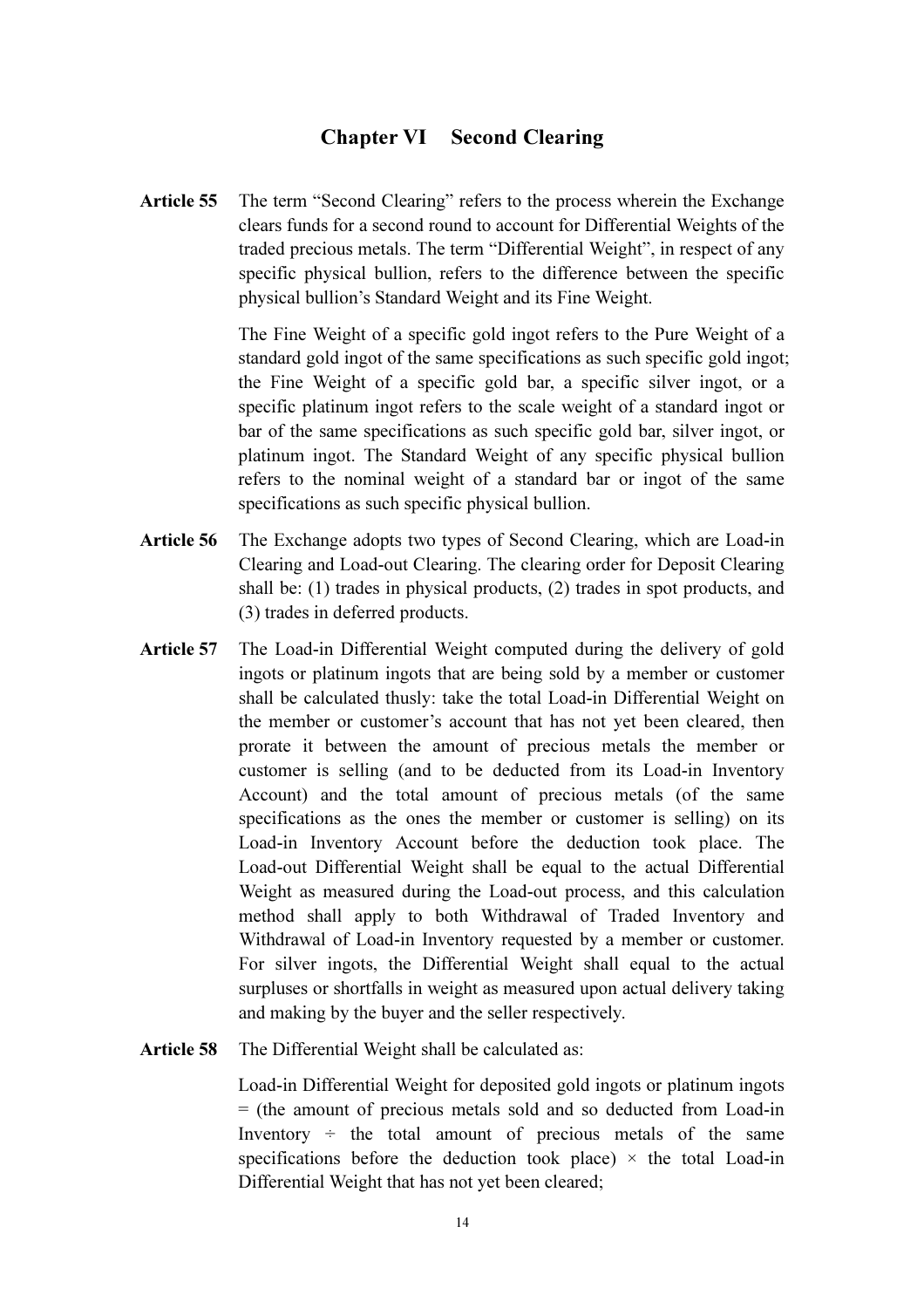Load-out Differential Weight for gold ingots or platinum ingots withdrawn = Standard Weight at Load-out – Fine Weight at Load-out;

 Differential Weight for delivered silver ingots = Standard Weight at delivery – Fine Weight at delivery;

 The Load-in Differential Weight that has not yet been cleared shall only be cleared when the entire stock of precious metals is sold or withdrawn from the Certified Vault.

Article 59 The Differential Weight Value shall be calculated by the Exchange using a clearing price that varies in accordance with the specific type of product entered into by a member or customer. The exact formula for the Differential Weight Value shall be as follows:

> Load-in Differential Weight Value of a gold ingot or a platinum ingot for a physical gold or platinum product = Load-in Differential Weight  $\times$  the volume-weighted average price of the same spot product on the day the product is sold;

> Load-out Differential Weight Value of a gold ingot or a platinum ingot for a physical gold or platinum product = Load-out Differential Weight  $\times$ the volume-weighted average price of the same spot product on the day the ingot is Loaded-out;

> Differential Weight Value of a silver ingot for a spot silver product  $=$ Differential Weight  $\times$  the volume-weighted average price of the same spot product on the day the trade is executed  $(T+0)$ :

> Differential Weight Value of physical bullions sold and delivered in a deferred trade = Differential Weight  $\times$  the settlement price of the deferred product on the delivery day of the physical bullions.

- Article 60 In the event that a particular bullion or product is not traded on the current day, the volume-weighted average price and the settlement price for that physical bullion or product shall be, respectively, the volume-weighted average price and the settlement price on the previous trading day as published by the Exchange.
- Article 61 The terms "Fine Weight", "Standard Weight", and "weight" when applied to a gold ingot in this Detailed Rules shall all refer to the gold ingot's Pure Weight. The term "weight" for a gold bar, a silver ingot, or a platinum ingot shall refer to its Gross Weight.

 The term "Gross Weight" shall mean scale weight; the term "Pure Weight" shall mean the Gross Weight times the fineness of the physical bullion in question.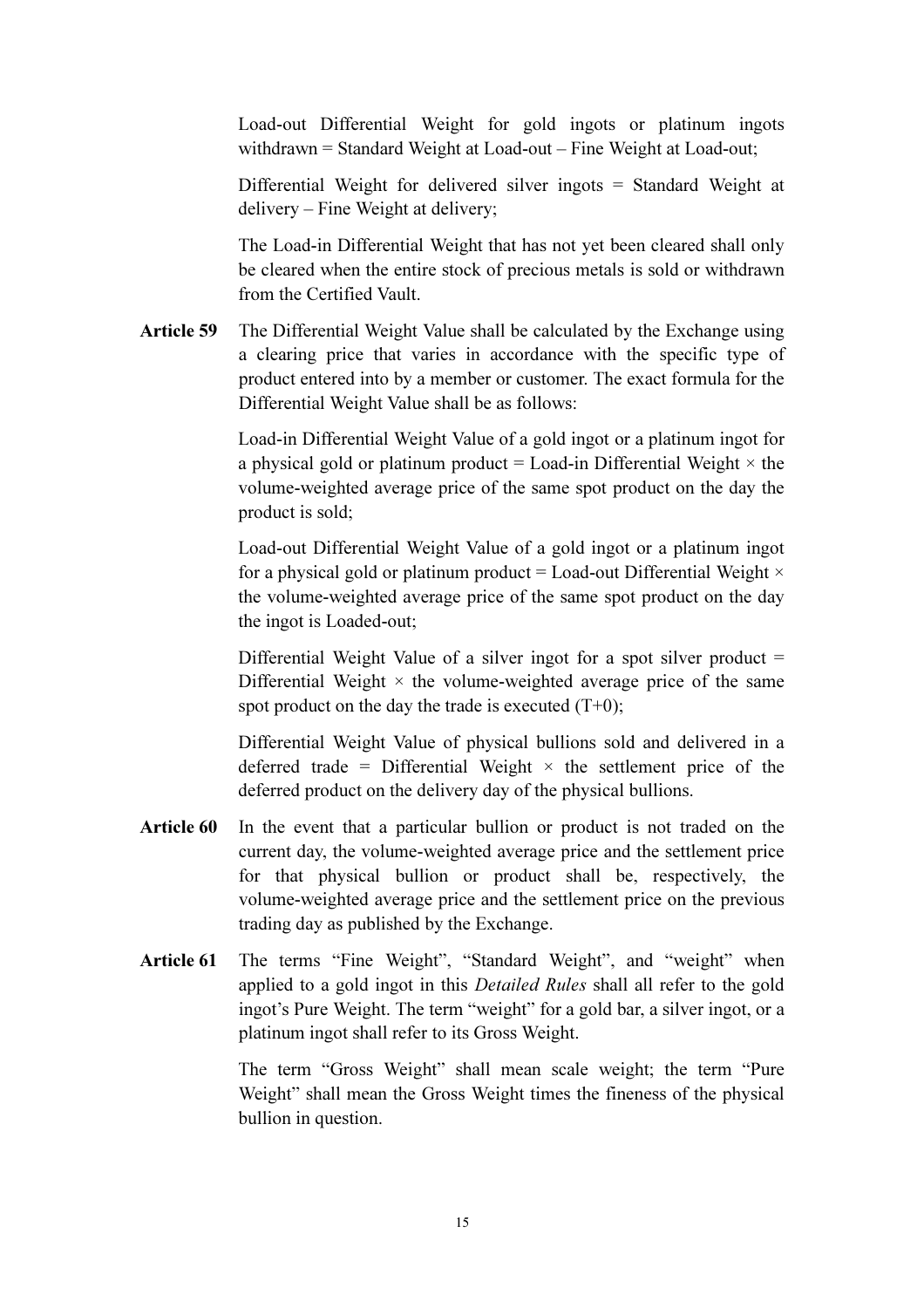## Chapter VII Brokerage

- Article 62 Any Load-in or Load-out of a customer's physical bullions shall be completed by its carrying member.
- Article 63 In the event that a customer wishes to close its account, it shall withdraw its physical bullions from Certified Vaults and settle all fees and charges relating to its physical bullions with its carrying member.

# Chapter VIII Resolution of Quality Disputes

- Article 64 In the event that a member or customer raises objections over the quality of the physical bullions it has withdrawn from a Certified Vault, it shall submit a written objection to the Exchange within 5 business days of the date of withdrawal if the physical bullions in question are gold ingots or platinum ingots, and within 10 business days of the date of withdrawal if they are silver ingots. It shall also provide an assay certificate or other forms of valid proofs along with the objection. The member or customer shall be deemed to have accepted the quality of the physical bullions after the aforementioned time frame has passed. In the event that a member or customer raises objections over the quality of the gold bars it has withdrawn, it shall supply to the Exchange settlement documents and an assay certificate for the gold bars in question. A customer shall request its carrying member to submit the written objection and documents on its behalf.
- Article 65 Any member or customer shall assume full responsibilities for the quality of the physical bullions it deposits into a Certified Vault. In the event of an objection or dispute over the quality of the physical bullions during a Physical Delivery, the Exchange shall engage an accredited domestic quality assay institute or any authoritative international assay organization that is commonly acceptable on the international physical bullions markets to perform an arbitration testing on the physical bullions in question.

 The assay institutes for gold ingots and gold bars include: the National Center of Quality Supervision and Inspection on Gold, Silver and Gold-Silver Products (Changchun) and the National Center of Quality Supervision and Inspection on Gold, Silver and Gold-Silver Products (Shenyang).

 The assay institute for platinum ingots include: the National Center of Quality Supervision & Inspection on Gold-Silver Products (Nanjing).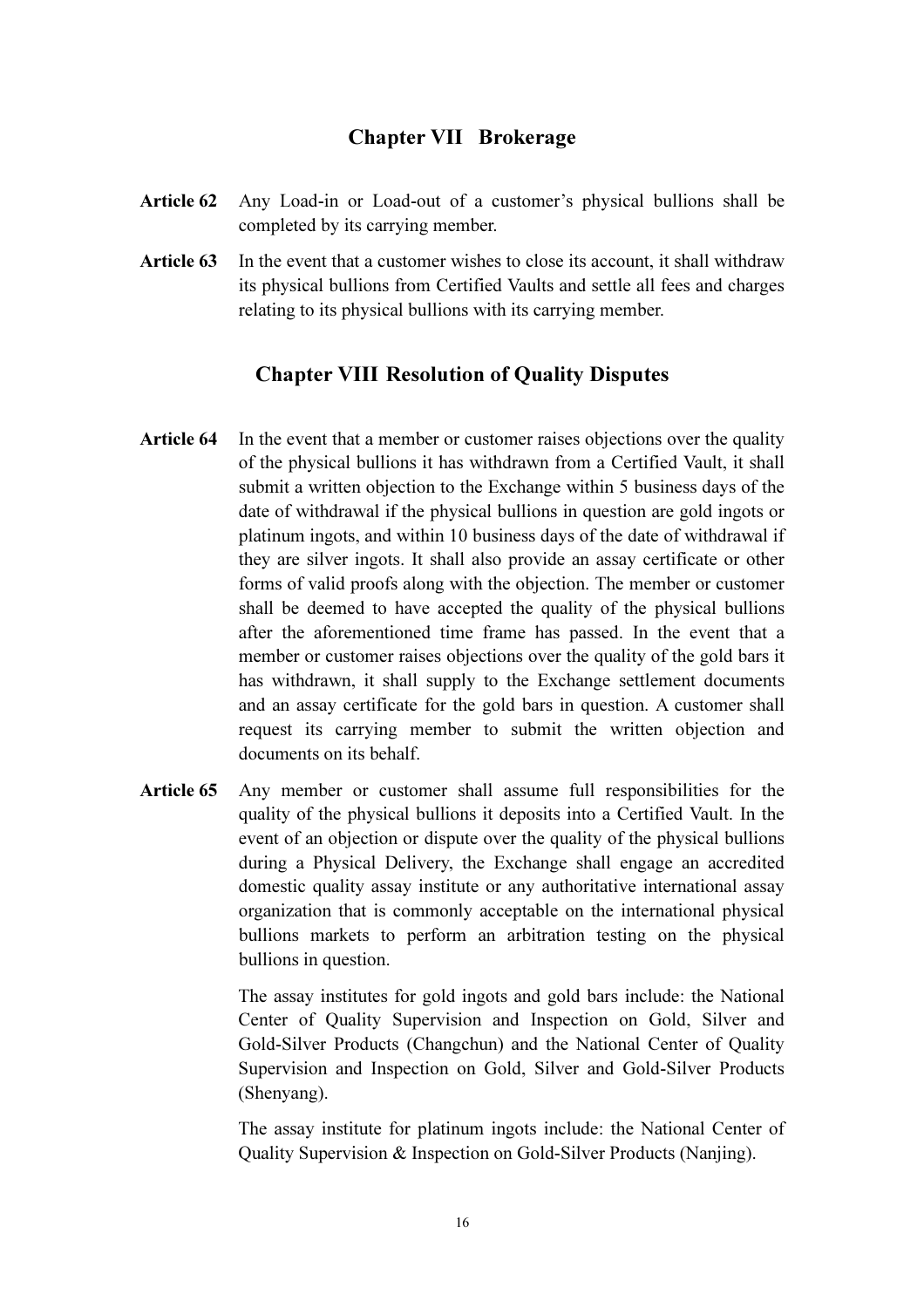The assay institutes for silver ingots include: the National Center of Quality Supervision and Inspection on Gold, Silver and Gold-Silver Products (Changchun), the National Center of Quality Supervision and Inspection on Gold, Silver and Gold-Silver Products (Shenyang), the National Center of Quality Supervision & Inspection on Gold-Silver Products (Nanjing), and the National Center of Quality Supervision & Inspection on Gold-Silver Products (Shanghai).

- Article 66 Upon the testing of an SGE-accredited assay institute, any party which is found to be at fault in a quality dispute shall:
	- (1) pay the assay cost and all other related charges; and
	- (2) bear any and all financial losses arising from and as a result of the dispute.
- Article 67 In the event that any party at fault in a quality dispute is found to be in violation of relevant rules of the Exchange, it shall be held accountable for the violation in accordance with the Enforcement Rules of the Shanghai Gold Exchange, the Registration and Accreditation Guidelines for SGE Standard Gold Ingots and Gold Ingot Products Delivery Refiners, the Registration and Accreditation Guidelines for SGE Standard Gold Bars and Gold Bar Products, and the Registration and Accreditation Guidelines for SGE Standard Silver Ingots and Silver Ingot Products.

## Chapter IX Pledging and Leasing Services

- Article 68 The Exchange offers pledging and leasing services to its members and customers and handle the transfer of possession of their pledged or leased precious metals.
- Article 69 A member or customer may use the pledging services of the Exchange, provided that the pledgee shall be SGE's financial member, a foreign financial member, or an International Member which is a bank and the pledged assets shall be gold, platinum, silver, or other types of precious metals.
- Article 70 A member or customer may use the leasing services of the Exchange, provided that the leased assets shall be gold, platinum, silver, or other types of precious metals.
- Article 71 A Domestic Member or Domestic Customer may use the pledging and leasing services for physical bullions deliverable on the Main Board. An International Member or International Customer may use the pledging and leasing services for physical bullions deliverable on the International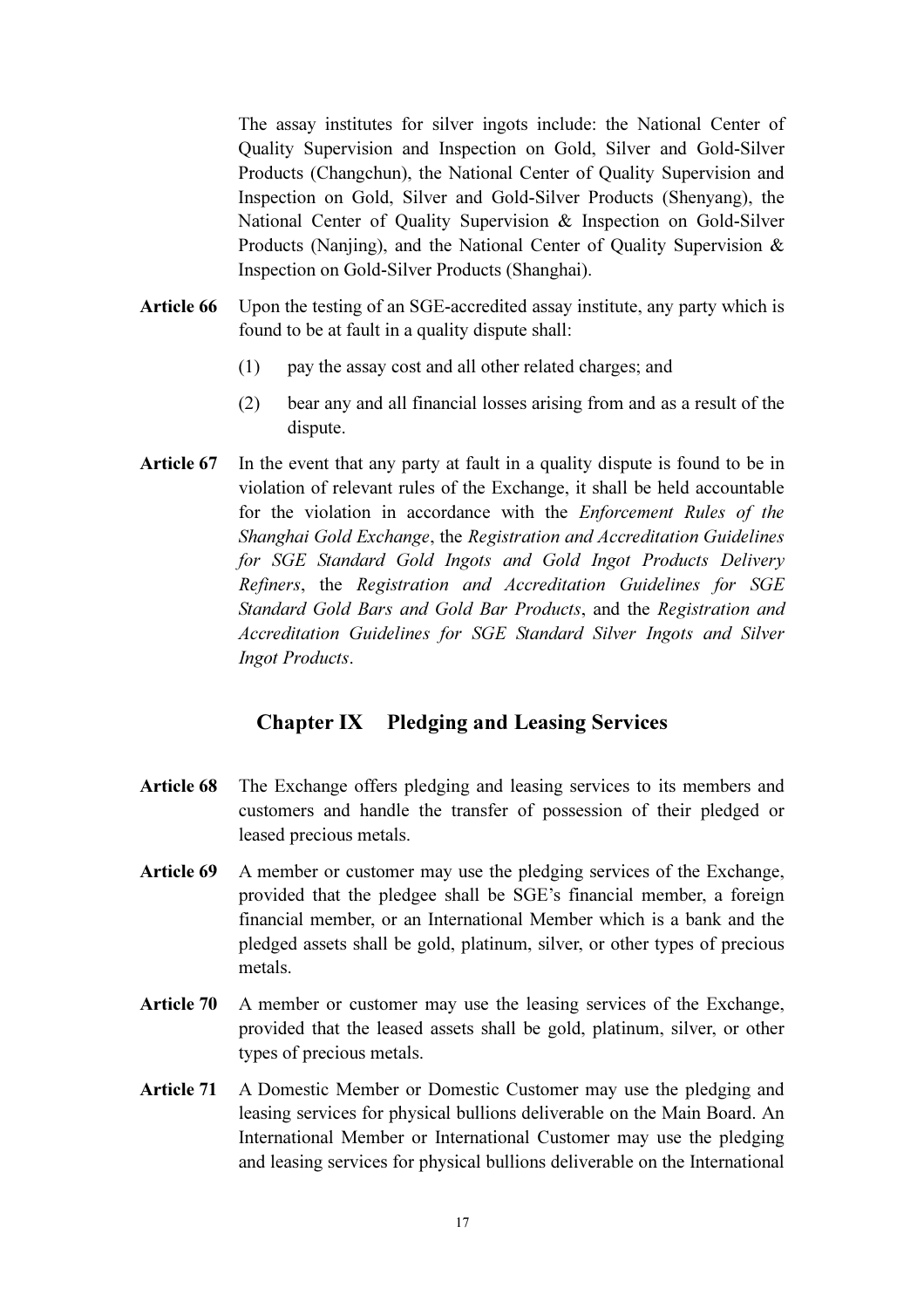Board.

 Upon the Exchange's approval, a Domestic Member or Domestic Customer may also use pledging and leasing services for physical bullions deliverable on the International Board, an International Member or International Customer may also use the pledging and leasing services for physical bullions deliverable on the Main Board, and a Domestic Member or Domestic Customer may also enter into a pledging or leasing agreement with an International Member or International Customer.

Article 72 Any member or customer using the pledging or leasing service shall be subject to the relevant provisions under the *Measures for the* Administration of Pledging Services of the Shanghai Gold Exchange and/or the Measures for the Administration of Leased Precious Metals of the Shanghai Gold Exchange.

# Chapter X Management of the USB-KEY

- Article 73 A USB-KEY is used to verify the identity of any member that wishes to load physical bullions into or out of a Certified Vault. The member shall assume full responsibility and liability in connection with the usage and safekeeping of its USB-KEY.
- Article 74 Any member may, at its own discretion, apply for a USB-KEY in accordance with its usage needs.
- Article 75 A USB-KEY shall be valid for exactly 2 years from the date of its creation. Upon the USB-KEY's expiry, a member may voluntarily extend its validity period by completing a registration process.

# Chapter XI Supplementary Provisions

- Article 76 These *Detailed Rules* are written in Chinese. In case of any discrepancy between different Chinese versions or between the Chinese version and any translated version thereof, the latest Chinese version shall prevail.
- Article 77 The Exchange shall reserve the right to interpret and revise these Detailed Rules.
- Article 78 These *Detailed Rules* shall come into effect as of the date of their promulgation.